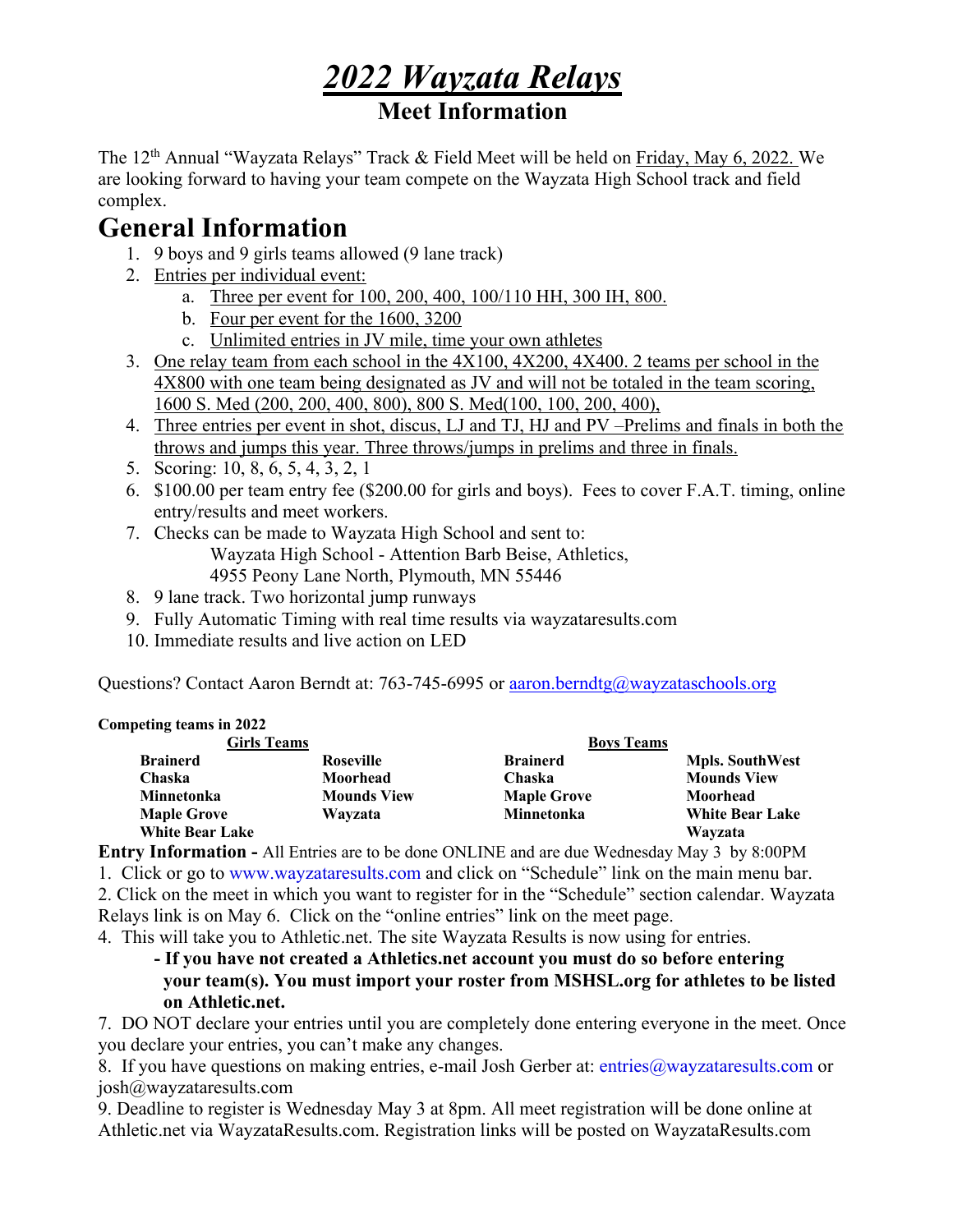**WELCOME TO THE 2022 WAYZATA RELAYS**. Please review the following instructions and information, and share it with your coaches and athletes. Cooperation in the following matters will ensure that this will be a quality meet. We are looking forward to an exciting evening of Track and Field. Best of luck!

- 1. Weigh in We will not weigh implements but will have scale on hand if questions arise.
- 2. 3200M Relay  $= 1$  turn stagger for the 1<sup>st</sup> runner 4. 800M Sprint Medley (100, 100, 200, 400)  $= 1^{st}$  3 runners in lanes, 4<sup>th</sup> cuts in after handoff 5.  $800M$  Relay  $= 4$  turn stagger
- 6.  $1600M$  and  $3200M$  Run  $=$  Staggered box for one turn
- 7.  $1600M$  Sprint Medley  $= 2$  turn stagger

8. In the 100M, 100M hurdles, and 110M hurdles, this will be a timed final, fast heat first

9. In the long jump, triple jump, and throws; The event will be flighted  $-3$  jumps/throws per competitor with the top nine advancing for an additional three throws

10. Starting heights in the high jump and vaults will be determined by entries. Considerations of time schedule may also determine starting heights.

- 12. The meet will stay on schedule! Participants are urged to keep track of the meet's progress and report to the clerk two events prior to their race. The staging area is at the head of the straight away on the North West corner of the track for ALL track events. (100m start area)
- 13. Field event participants may be excused for a maximum time of 10 minutes for a running event. Judges have been told to not delay the competition. The bar in the pole vault or high jump may be raised in participant's absence.
- 14. Please keep athletes away from the finish line and the FAT timing system.
- 15. 3/16" to ¼" spikes only. Please check your team.
- 16. Starting blocks will be provided.
- 17. Athletes may warm up on the South straight away (backstretch) between events or during straight away events. **No camps on the infield turf** but warm-ups are permitted along backstretch of the turf. **NO TENTS ALLOWED ON INFIELD TURF – NO STAKES CAN BE INSERTED IN THE TURF**

18. Teams and coaches are to keep the area along the homestretch of the track clear closest to the track for clerking and timing purposes.

- 19. No footballs or frisbies allowed in the stadium.
- 20. Concessions will be available all day.

21. JV Mile – We will not be giving out times to the finishers at the line – Please time your own athletes

22. For all races – times will show up in the FAT results being posted as the meet moves along. Results will be posted immediately on the scoreboard and in print close to the press box. You can follow the meet results on www.wayzataresults.com as the meet progresses.

### **SCORING: 10-8-6-5-4-3-2-1 (eight places)**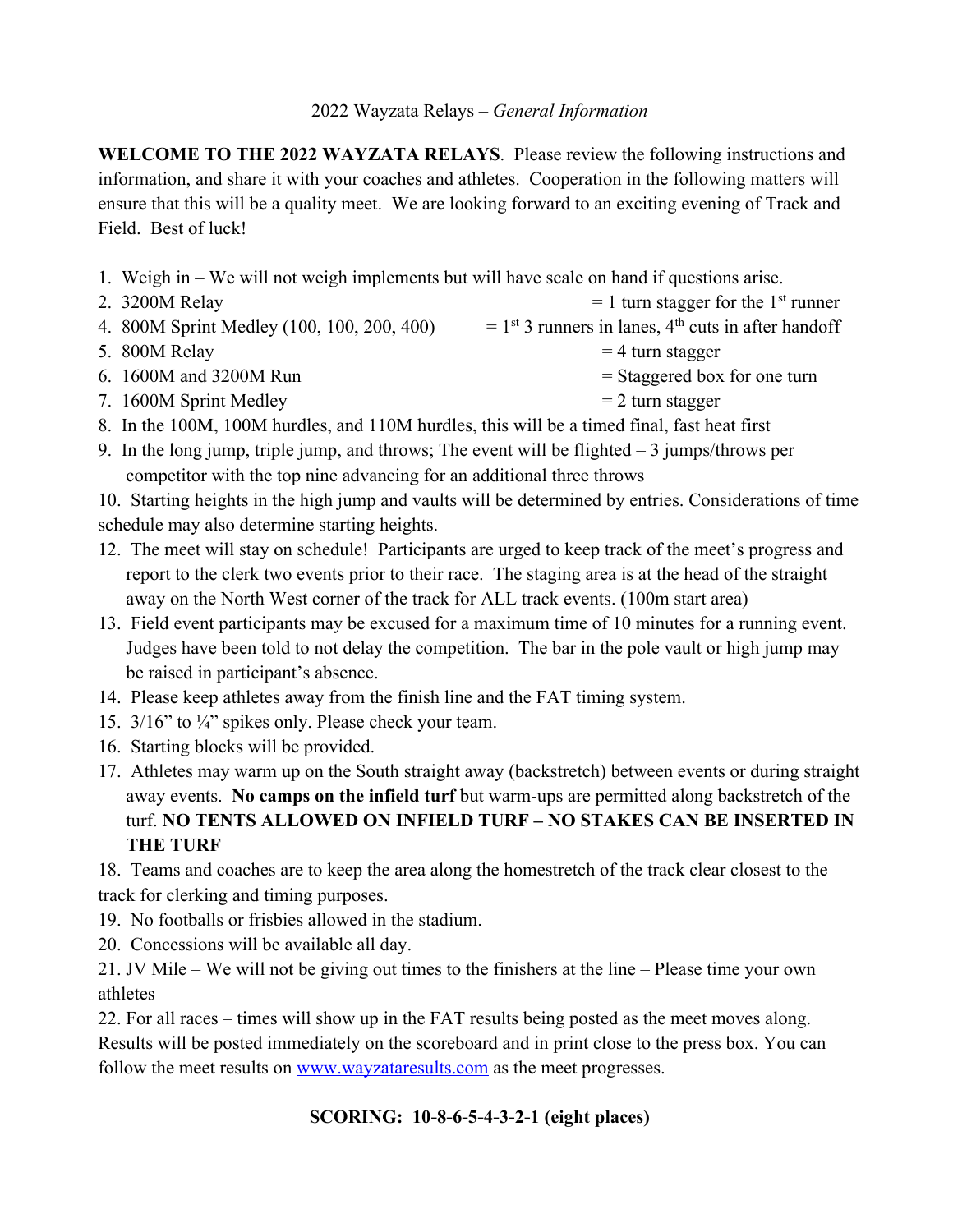## 2019 Wayzata Relays 2019 Wayzata Relays Time Schedule

RUNNING EVENTS: (Fast heat first in heats)  $3:30$  – coaches meeting – 3:05 JV Mile (heat of boys, heat of girls – unlimited entries – time your own athletes) 3:45 Dave Moline Memorial 4 x 800M Relay -Boys 3:55 4 x 800M Relay -Girls 4:07 110M Hurdles (3 sections – timed final) -Boys 39" Blue 4:16 100M Hurdles (3 sections – timed final) -Girls 33" White 4:28 100M Dash (3 sections – timed final) -Boys 4:30 100M Dash Wheelchair Boys 4:39 100M Dash (3 sections – timed final) -Girls 4:50 800M Sprint Relay (100,100,200,400) -Boys 5:03 800M Sprint Medley (100,100,200,400) -Girls 5:11 4 x 200M Relay -Boys 5:17 4 x 200M Relay –Girls 5:23 1600M Run -Boys 5:31 1600M Run -Girls 5:41 4 x 100M Relay -Boys 5:47 4 x 100M Relay -Girls 5:53 400M Dash -Boys (3 sections) 6:2 400M Dash -Girls (3 sections) 6:14 300M Hurdle -Boys (3 sections) 36" 6:23 300M Hurdle -Girls (3 sections) 30" 6:35 800M Run -Boys (2 sections - fast heat of 12 first) 6:43 800M Run -Girls (2 sections – fast heat of 12 first) 6:52 1600M Sprint Medley (200,200,400,800) - Boys 7:00 1600M Sprint Medley (200,200,400,800) - Girls 7:08 200M Dash -Boys (3 sections) 7:17 200M Dash -Girls (3 sections) 7:26 3200M Run -Boys 7:38 3200M Run -Girls 7:53 4 x 400M Relay -Boys 8:00 4 x 400M Relay -Girls FIELD EVENTS: 3:45 Long Jump -Girls 3:45 Triple Jump -Boys 3:45 High Jump -Girls 3:15 Pole Vault -Boys 3:45 Shot Put -Girls 3:45 Discus -Boys 5:45 Long Jump -Boys 5:45 Triple Jump -Girls 5:45 High Jump -Boys 5:30 Pole Vault -girls 6:00 Shot Put –Boys (Start after girls ends) 6:00 Discus –Girls (Start after boys ends)